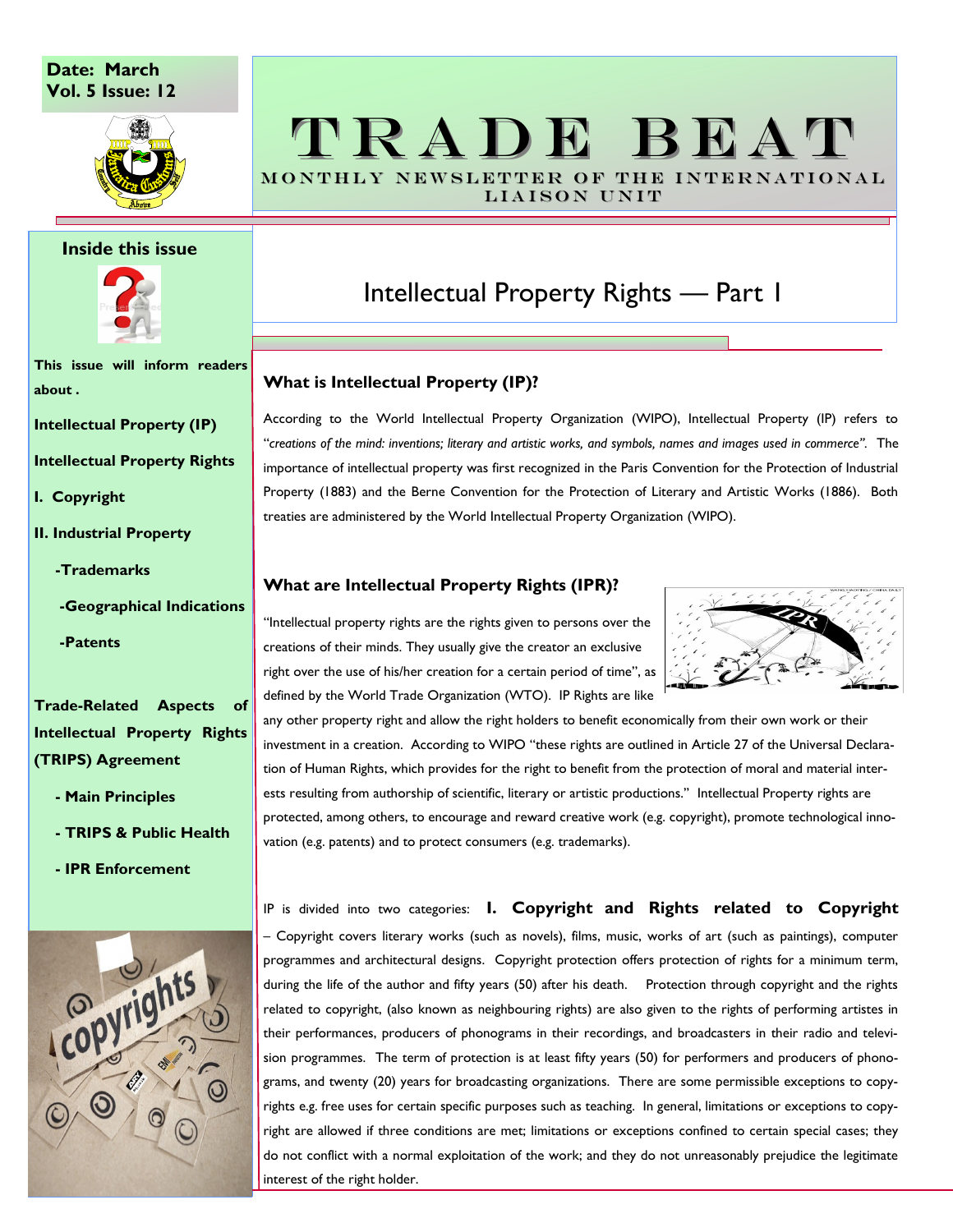# TRADE BEAT Page 2 TRADE BEAT

**II. Industrial Property (IP)** – can be categorized in two main areas: In the first category, IP may be characterized as the protection of distinctive signs; such as trademarks and geographical indications. In the second category, IP may be characterized by the protection of inventions protected by patents, as well as industrial designs and trade secrets, and may be additionally characterized by protection to stimulate innovation, design and creation of technology.

**Trademarks —** A trademark is a distinctive sign, or a combination of signs, which is used to distinguish the goods or services of one undertaking from the goods and services of another undertaking. This practice dates back to ancient times when craftsmen placed unique marks on their products or artistic works to distinguish them from the works of others. The system of trademark registration and protection helps consumers to identify and purchase a product or service based on its specific characteristics and quality, denoted by its unique trademark. The basic right given to the owner of a registered trademark is to prevent the unauthorized use of an identical or similar sign on similar goods or services, to the extent that it would create a likelihood of confusion among consumers, as to whether those goods or services originate from the right holder's undertaking.





**Geographical Indications (GI) —** According to WIPO, ''A geographical indication is a sign used on goods that have a specific geographical origin and possess qualities, reputation or characteristics that are essentially attributable to that place of origin,'' e.g. an appellation of origin, which generally consists of a geographical name or a traditional designation used on products which have a specific quality or characteristics that are essentially due to the geographical environment in which they are produced, such as ''champagne'' from France. The protection of such distinctive signs aims to stimulate and ensure fair competition, and to protect consumers by enabling them to make informed choices between various goods and services. The protection may last indefinitely, provided the sign in question continues to be distinctive.

A **Patent** is an exclusive right granted for an invention, which is a product or a process that generally provides innovation, or offers a new technical solution to a problem. Patents are protected; therefore, an invention cannot be commercially made, used, distributed or sold without the consent of the patent owner. Patent rights are usually enforced in courts that have the authority to stop patent infringement and an infringement can be declared invalid



upon a successful challenge by a third party. Patent protection recognizes the creativity of an individual and offers the possibility for material reward, which acts as an incentive to create marketable inventions. In order to prevent the exploitation of a patented invention, protection is given to the patent owner, generally, for a limit of twenty (20) years. Patents also provide protection for the results of investment in the development of new technology, which provides incentive and the means to finance research and development activities. This patent can offer a new technical solution to a problem, and as such improve the overall quality of human life. There are however, three (3) permissible exclusions to patentability: inventions contrary to public order or morality may not be patented; diagnostic, therapeutic and surgical methods for the treatment of humans or animals may not be patented; and plants and animals may not be patented.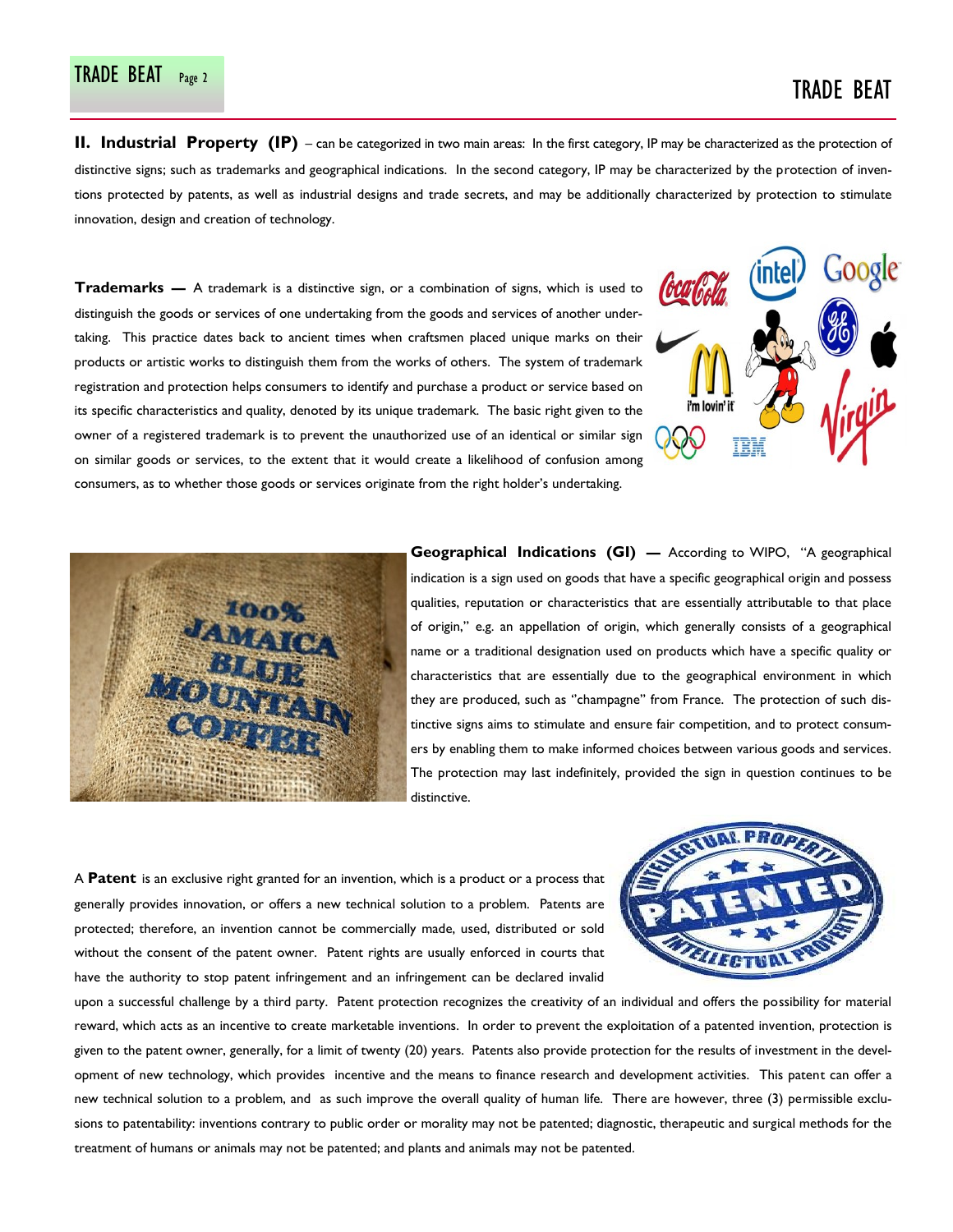#### **WTO Trade-Related Aspects of Intellectual Property Rights (TRIPS) Agreement**

The primary objective of the TRIPS Agreement is to promote the adequate and effective protection of IP rights, while mitigating the impediments and distortions that can affect international trade. The Agreement was entered into force on January 1, 1995 and, is to date, the most comprehensive multilateral agreement on intellectual property. It was established to ensure that measures and procedures relating to the enforcement of IP rights, do not themselves become barriers to trade and includes provisions on copyright, trademarks, geographical indications and patents. The Agreement was born out of the main conventions of the World Intellectual Property Organization (WIPO) and sets minimum standards of protection for IP, which includes the subject matter to be protected, the rights given to IP holders, and the permitted exceptions aimed at balancing the legitimate interests of



IP holders and of users. The Agreement is administered by the Council for TRIPS in the WTO and negotiations on specific TRIPS issues are ongoing as a part of the Doha Development Agenda (DDA). The Doha Round is the latest round of trade negotiations occurring within the WTO, and seeks to improve the international trading system by lowering trade barriers and revising trade rules. Due to the strong development component of the negotiations, the Round was dubbed the DDA, and focuses on development issues and trading prospects for developing countries.

#### **Basic Principles and Main Disciplines of the TRIPS Agreement**

Under the TRIPS Agreement WTO Members may, but are not obliged to, implement into their laws more extensive protection than is required by the Agreement, in order to effect a ''minimum standard of protection'' which should be accorded to each Member. The basic obligations contained in the TRIPS Agreement are subject to the national treatment and most favoured nation (MFN) principles of the WTO and allow each Member to establish its own regime for exhaustion. (Subject to MFN and national treatment, **exhaustion** describes the fact that once you have legitimately obtained, e.g. a protected DVD , you are free to further sell, transfer or otherwise distribute it without further authorization from the right holder.) In the context of the Agreement, the national treatment principle requires each member to accord to the nationals of other Members treatment that is no less favourable than that accorded to its own nationals, with regard to the protection of intellectual property. In the same context, the MFN principle requires that any advantage given by a Member to the nationals of any other Member shall be given to the nationals of all other Members, with respect to IP protection.



#### **TRIPS and Public Health**

A Member's right to adopt measures for reasons relating to public health, is provided for in the Doha Declaration on the TRIPS Agreement and Public Health (November 2001). The Declaration responds to concerns about the possible implications of the TRIPS Agreement for public health, in particular access to patented medicines. The Declaration stipulates that the TRIPS Agreement should be interpreted and implemented in a way that supports a Member's right to protect public health and, in particular, promote access

to medicines for all. Clarification of certain flexibilities relating to compulsory licenses for patented medicines were outlined in the Declaration with special attention to Least Developed Countries (LDCs) who were granted an extension to the period of transition for certain obligations related to pharmaceutical products covered under the TRIPS. Recognizing that certain WTO Members with insufficient or no manufacturing capacities in the pharmaceutical sector could face difficulties in making effective use of compulsory licensing under the TRIPS Agreement, ''Paragraph 6'' was an instruction to the TRIPS Council by the WTO General Council, to find an ''expeditious solution'' to the needs of developing Members in accessing medicines protected by patent. ''Paragraph 6'', is aimed at helping developing countries with insufficient or no manufacturing capacities in the pharmaceutical sector to import cheaper generic medicines produced under compulsory licensing.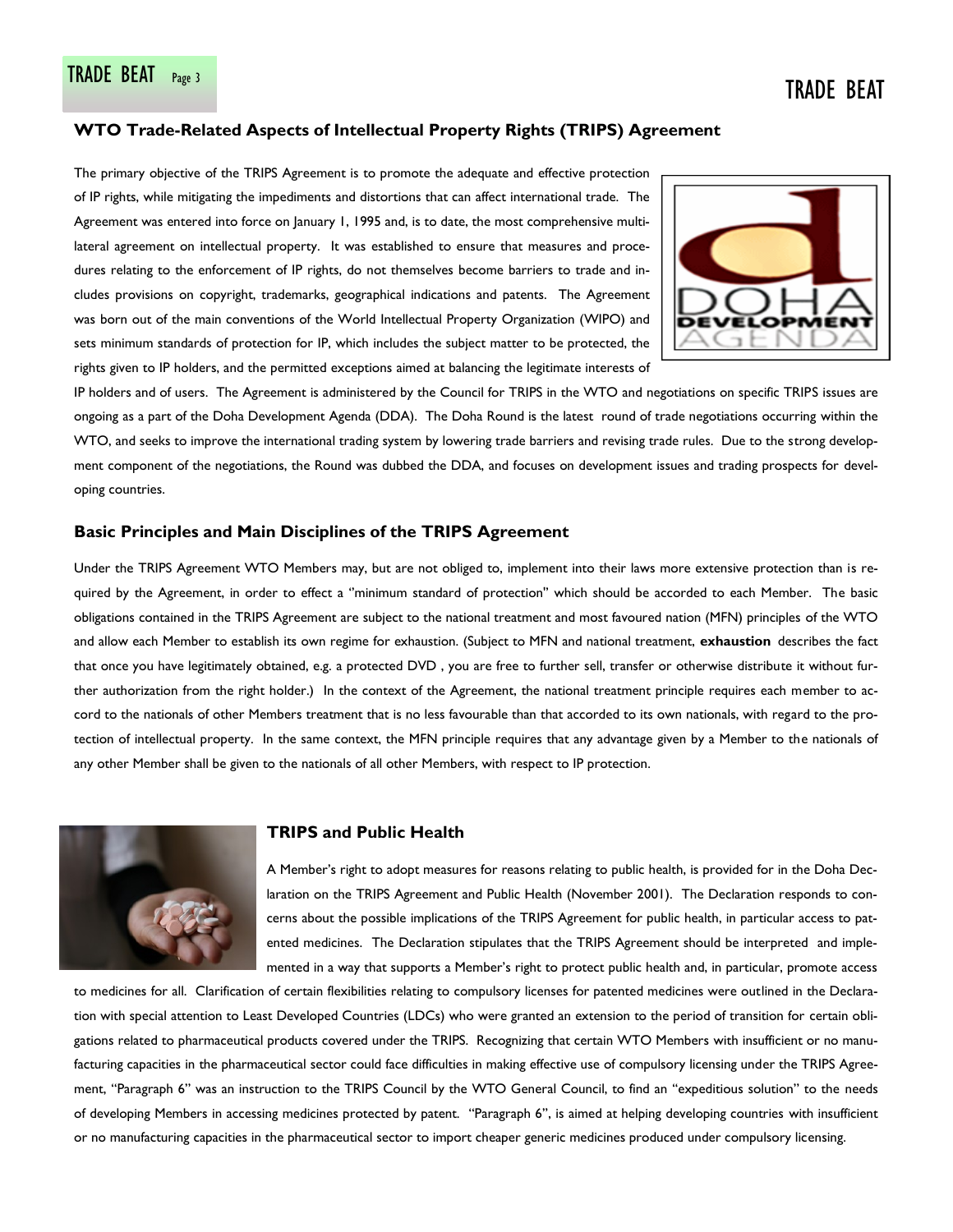### **TRIPS Provisions**



**Enforcement of IP Rights —** According to Article 41, the TRIPS Agreement requires WTO Members to make available enforcement procedures to permit prompt and effective action against any act of infringement of IP rights covered by the Agreement. The provisions on enforcement include obligations relating to civil and administrative procedures against IPR infringements and adoption of provisional measures. Customs plays a critical role in the enforcement of IPR infringements especially with movement of goods across international borders. As a result, special border measures are provided for in the Agreement, which allow for obtaining the cooperation of customs administrations to inter-

cept infringing goods at the border. The application of criminal procedures and penalties are also allowed in certain circumstances once there is an established infringement of certain IPR, such as counterfeit trademarks and pirated copyright goods.

**Transparency —** The TRIPS Agreement provides for transparency obligations under Article 63.3 of the Agreement, as Members are required to notify their laws on IP rights protection. Essentially, WTO Members have to provide written information to the WTO on all their laws concerning the protection of IPR.

**Technical and Financial Cooperation — Article 67 of the TRIPS Agreement requires all developed Members to provide, on** request and on mutually agreed terms and conditions, technical and financial cooperation in favour of developing and LDC Members to facilitate the implementation of the Agreement.

### **IPR Institutions**

WIPO — The World Intellectual Property Organization, is an international organization dedicated to ensuring that the rights of creators and owners of intellectual property are protected worldwide, and that inventors and authors are therefore recognized and rewarded for their ingenuity. Established in 1970, WIPO provides a stable environment for marketing products protected by IP and establishes a close relationship with WTO Members to ensure an efficient IP system which acts as a catalyst for economic development and the social and cultural well being of all Members. As part of the United Nations system of specialized agencies, WIPO serves as a forum for its Member states to establish and harmonize the rules and practices for the protection of IPR. WIPO also services global registration systems for trademarks, industrial designs and appellations of origin, as well as a global filing system for patents. These systems are under regular review by WIPO's Members and other stakeholders to determine how they can be improved to better serve the needs of users and potential users.

**JIPO —** The Jamaica Intellectual Property Office was established in 2001 under the Jamaica Intellectual Property Office Act 2001. Its primary objective is to strengthen the administrative infrastructure of intellectual property in Jamaica. Its mandates include: the harmonization of Jamaican legislation on IP with international treaties; the facilitation and encouragement of compliance with intellectual property laws; and ensuring the full operation of the relevant laws. JIPO bears direct responsibility for the registration of trademarks, industrial designs and geographical indications, administering copyrights and related rights as well as the patent system, and the Layout Designs (topographies) Act.